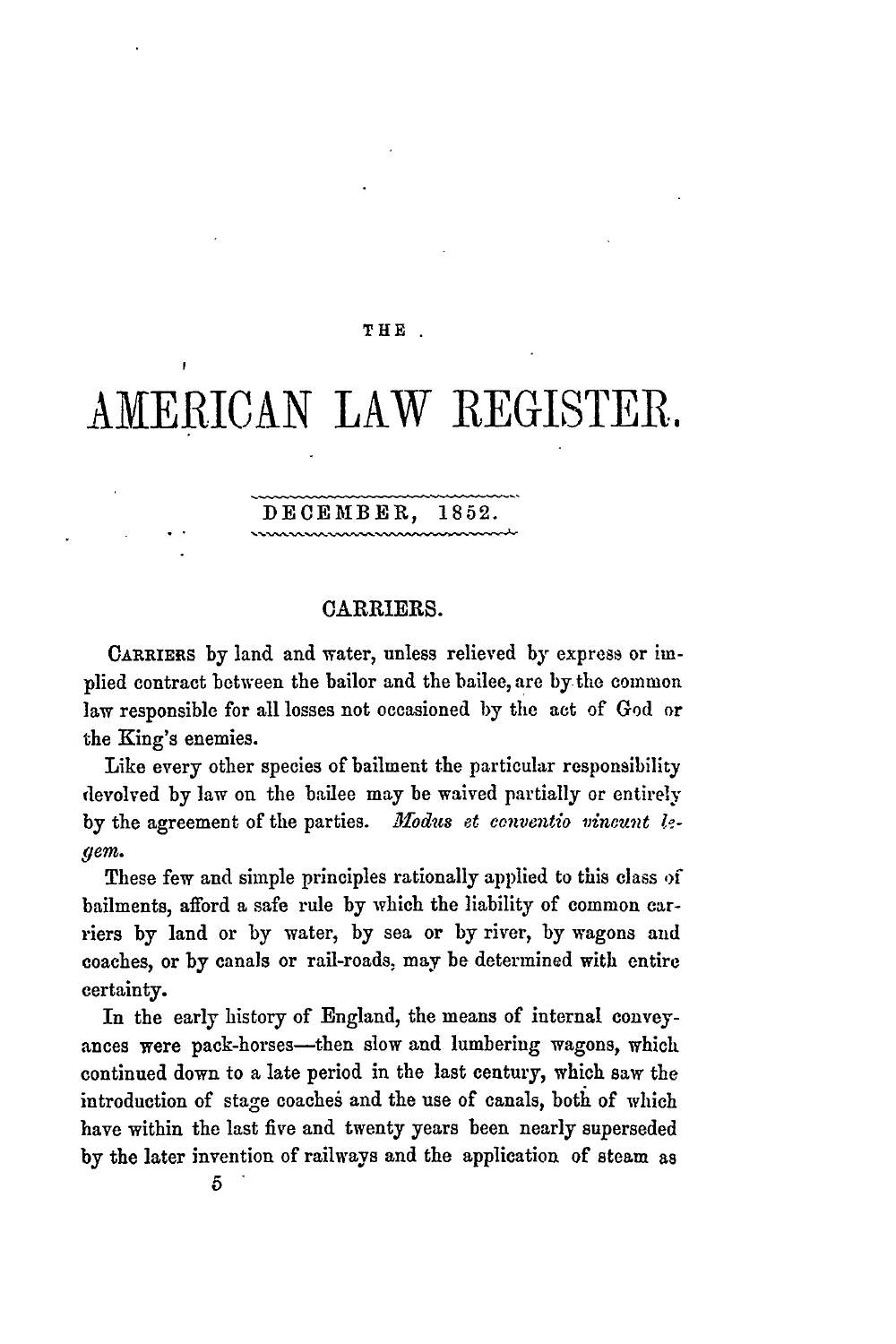#### **CARIMERS.**

the motive power. Radical changes have also taken place in the important branches of Life, Fire, Marine and Inland Insurance, all of which, with the increase of transportation caused by the improvements of science, have supplied that complete indemnity against loss which was secured originally only by the imperfect operation of the common law. The improvements of modern art have infinitely increased the speed and the actual amount of transportation, while they have at the same time decreased the danger of loss, and have enabled the owner or the insurer to estimate, with nearly positive certainty, the chances to which the commodities in which they are interested are exposed.

The common law emanating, as it does, from the decisions of Judges made year after year, and accommodating itself to the varied changes of society, to the progress of civilization, to the extension of commerce, and to the wonderful inventions of art and science, which have placed the remotest parts of a continent in almost instant communication with each other, is to be found not merely in the Year Books, (which, to the disgrace of England, must be read in a bastard language, which none but a few lawyers 'and antiquarians understand,) but in those daily exhibitions of judicial sagacity which furnished Great Britain last year with 2240 printed cases decided by its highest tribunals.

We are, therefore, to look not only to the ancient treatises of the law for the rules which govern commercial intercourse, but we are to seek them also in the enlightened sense and enlarged views of the great Judges of modern times, who have expounded and applied with wonderful skill the principles of our legal system, which existed only in their simplest form in a primitive and rude state of society. In no branch of the law has this been displayed to more advantage than in the law of Bailments, beginning with Sir John Holt, carried on by Sir William Jones, and terminating with the lamented Story, whose work on this subject forms a text book in Westminster Hall.

It has always been the law of England, that the responsibility of the bailee in every kind of bailment could be changed by the agreement of the contracting parties. The liability of the common carrier could always be varied by express agreement, and as a corollary,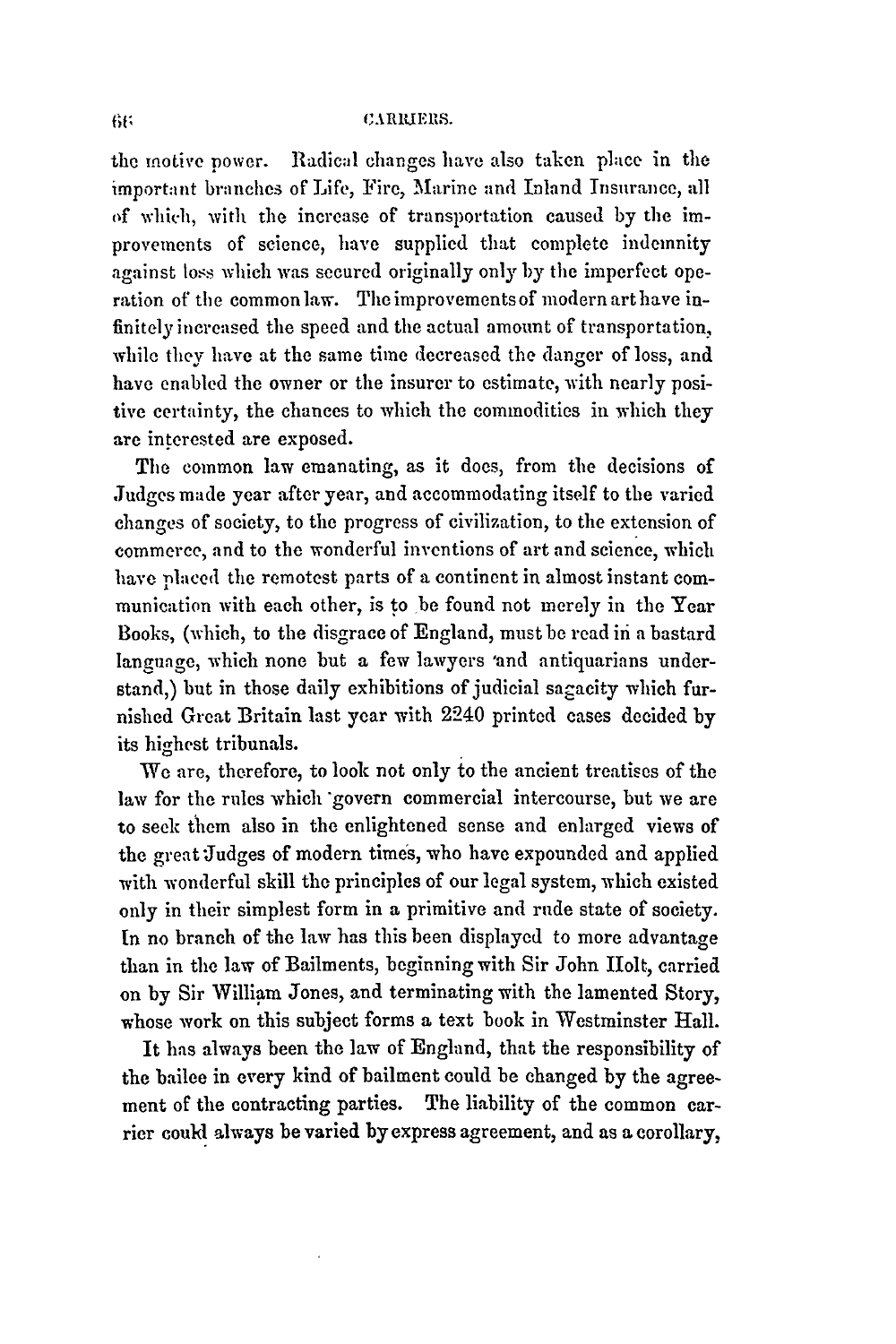**by** notices brought home to the bailor, and a qualified acceptance in accordance therewith, which necessarily entered into and formed **a** component part of the contract.

This rule is laid down by Judge Story, in his 549th section, as the settled law of England, and his words have been adopted and sanctioned **by** the English Court of Common Pleas, on the eighth of May last. In delivering the opinion of that Court, in *Austin and* another v. The Manchester, Sheffield and Lincolnshire Railway *Company,'* Mr. Justice Cresswell said: "Notices of various kinds have from time to time been published by common carriers, with a view to limit the responsibility cast upon them by common law. At one period there was a disposition in our Courts to hold that common carriers could not by their notices shake off that responsibility, but Mr. Story, in his work on Bailments, 549, observes, *'* The right of making such qualified acceptances seems to have been asserted in early times. Lord Coke declared it, in a note to *Southeote's* case. <sup>2</sup> And it was admitted in *Morse* v. *Slue.3* It is now fully recognized and settled, beyond any reasonable doubt, in England. Tor *this he eites a number of authorities, and we think that* he *has drawn a correct conclusion from them."*

We must, therefore, assume that those American Judges who have placed a different construction upon the English authorities, were mistaken, and that the English Courts never did lay down the rule that the liability of the common carrier could not be limited or restrained or waived by the express or implied agreement of the parties.

In this state of the law, the Carrier's Act of 11 Geo. 4, and 1 Will. *4,* c. 68, was passed on the **23d** July, 1830, by which limitations by *public notice* were prohibited, but by the 6th section, special contracts or agreements remained as they were before its passage, thereby distinctly recognizing the power of the common carrier in all cases, by a special agreement, to limit his responsibility in such manner as might be mutually agreed upon, and also

<sup>121</sup>Law **J., (C.** P.) Reports, **p.** 179, 183; 16 Jar. 763 **S. C.** and post. "Recent Eng. Cases."

**24 Rep. 83. 31 Vent. 238.**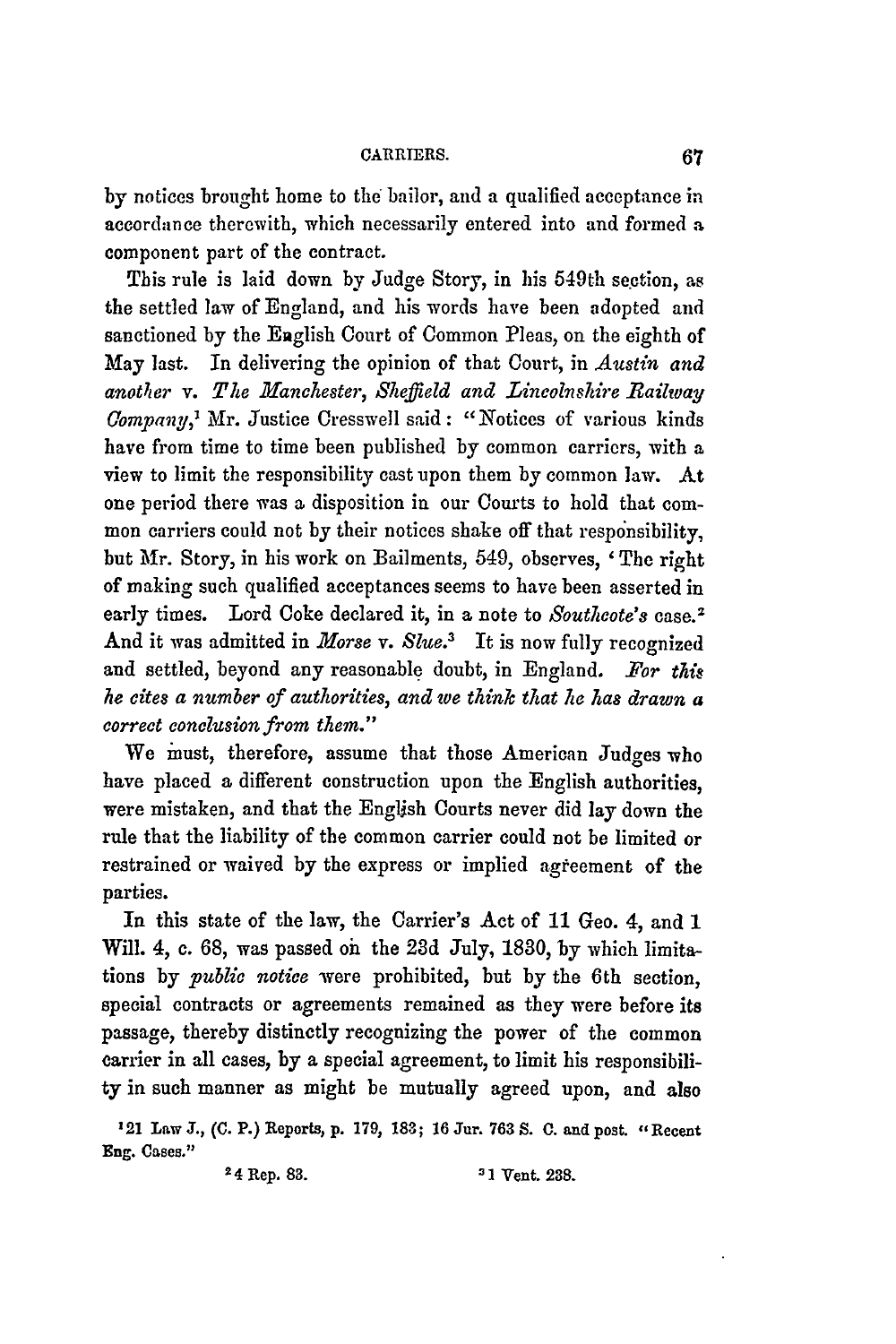### **CARRIERS.**

affirming the former doctrine of the Courts, that it could be done **by** public notice brought home to the knowledge of the bailor, and thus creating a qualified acceptance only.

The rule, therefore, of the English common law, was that the liability of the common carrier might be limited in part or in whole *by express contract* or *by public notice and impliec contract,* and such unquestionably should be the law of every American State deriving its common law from England, except so far as it has been altered by legislative enactment.

In our sister state of New York, a portion of its Judiciary did attempt to establish a contrary doctrine as a rule of the common law, and without legislative aid to engraft it upon their own jurisprudence. In *Hollister v. Nowlen*,<sup>1</sup> and *Cole v. Goodwin*,<sup>2</sup> decided n 1888, limitations by public notice were declared ilegal, and in the last case Mr. Justice Cowen, in delivering the opinion of the Court, took the broad ground that the common carrier could, not, even by express agreement, limit his liability, it being contrary to the policy of the common law, which only excepted losses by the act of God and the King's enemies. This was followed in 1842, by *Gould v. Hill*,<sup>3</sup> which decided that an express written contract could not limit the responsibility of the carrier, and Mr. Justice Cowen, in delivering the opinion of the Court, said: "For myself I shall do little more than refer to my opinion in *Cole v. Goodwin,4* and the reasons for such opinion as stated in the course of that case. It was to the effect that I could no more regard a *special* acceptance as operating to take from the duty of the common carrier than a *general* one. I collect what would be a contract from both instances, provided it be lawful for the carrier to insist on it; and such is the construction which has been given to both **by** all the Courts; *the only difference lies in the different kinds of evidence by which the contract* is *made out." "When the Jury have found that the goods were delivered with intent to abide the terms of the general notice, I understand a contract to be as effectually fastened upon the Bailor as if he had reduced it to writing."*

| <sup>1</sup> 19 Wendell, 234. | <sup>2</sup> 19 Wendell, 281, |  |
|-------------------------------|-------------------------------|--|
| <sup>3</sup> 2 Hill, 628.     | <sup>4</sup> 19 Wendell, 281. |  |

68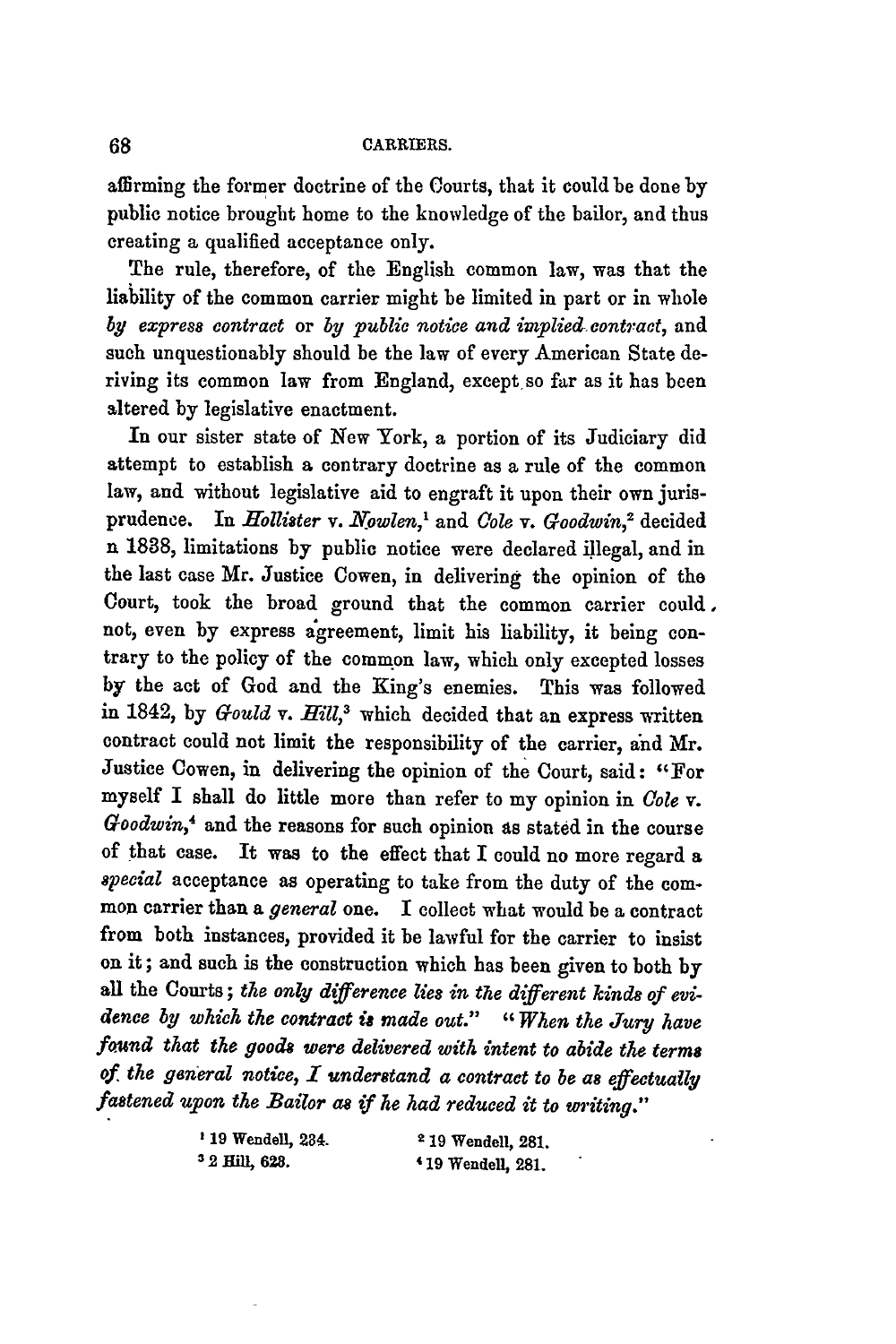It will be observed, therefore. that the law thus declared **by** the Supreme Court of New York, was founded upon the assumption that the policy and rigor of the Common Law prohibited every attempt to limit the liability of common carriers, whether by implied or express agreement. This is a tangible proposition, and is either true or false *in toto.*

The two last cases were decided by a bare majority, (Justices Cowen and Bronson,) Chief Justice Nelson dissenting, which of course weakened their authority.

The loss of the steamer Lexington, on Long Island Sound, by fire, on the 10th January, 1840, has tested the soundness of the principle thus clearly stated by Judge Cowen. In *Hale* vs.. The *New Jersey Steam Navigation Company*,<sup>1</sup> the Supreme Court of Connecticut, 1843, decided, that the contract being made in New York to carry carriages from thence to Boston, the law of New York was the law of the contract, and in ascertaining what that rule was, they followed the decisions so far as regarded public notices, but did not find it necessary to consider what would be the case if there had been a bill of lading containing an express exception of fire, nor what would be the law of Connecticut in such cases. In 1848, the same question in relation to a bill of lading came before the Supreme Court of the United States, in *The New Jersey Steam Navigation Company* vs. *The Merehant's Banc,2* and Judge Nelson decided that if *Could* vs. *Mfll,* was the law of New York, it was not the law of the commercial world, and therefore they were not bound to recognize it. This case established the doctrine in conformity with the settled English rule, as stated by Lord Tenterden, $^3$  that the exception of fire in a bill of lading was a valid one, and *Gould* vs. Hill, was thus denied to be law, by the highest tribunal in the United States.

On 28 September, 1850, The Supreme Court of the City of New York, in *Dorr* vs. *The New Jersey Steam Navigation Company,'* following the lead of the Supreme Court of the United States,

| <sup>1</sup> 15 Conn. 539.                 | $26$ Howard, 344.               |
|--------------------------------------------|---------------------------------|
| <sup>3</sup> Abbott on shipping, 321, 380. | 44 Sanford, S. C. Reports, 136. |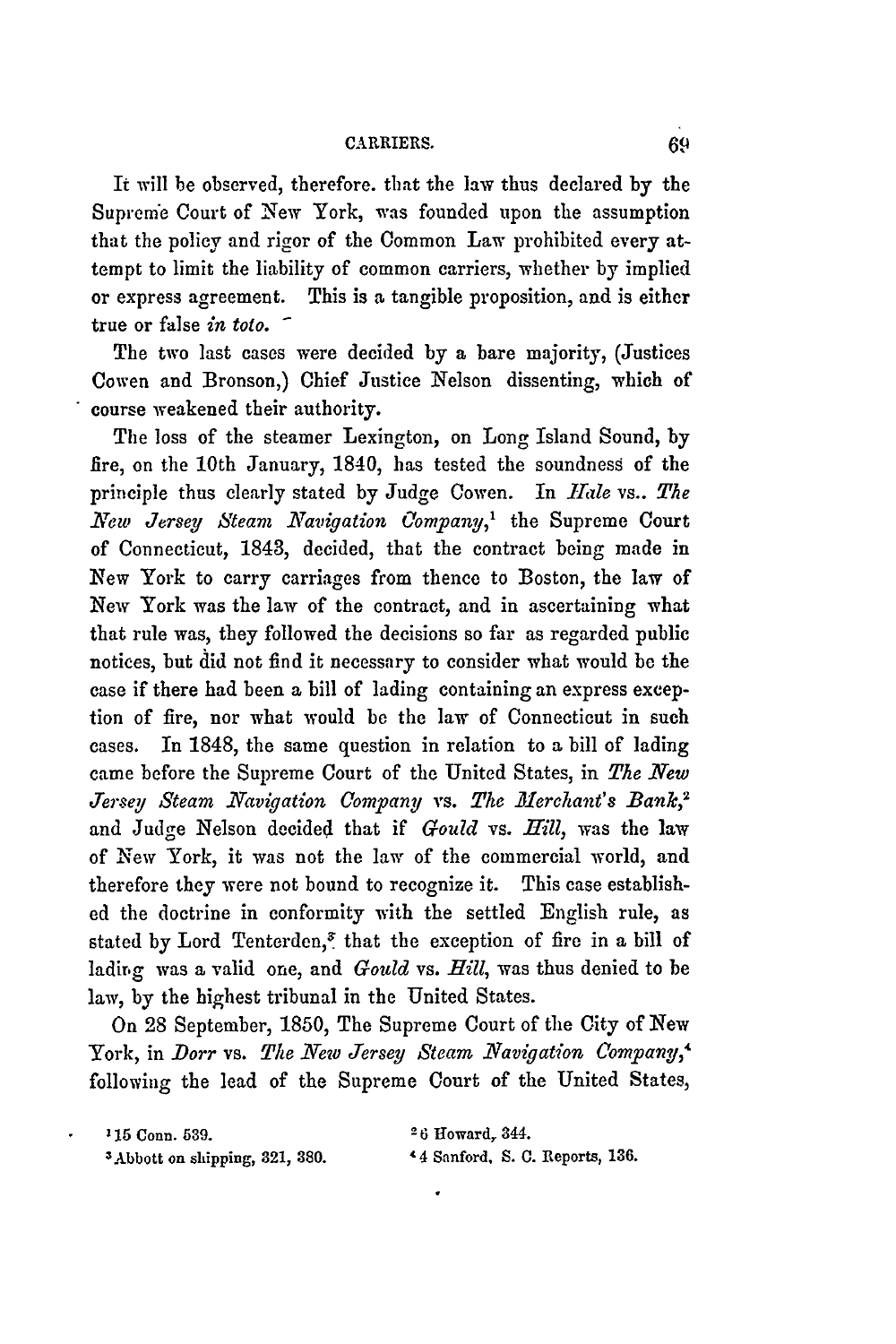treats *Gould* vs. *Hill* as overruled, and no longer the law of New York.

The rule therefore laid down in 1838, and lauded by Mr. Angell, in his able work on carriers, has had but a short lived existcnce, and the ground upon which it was put **by** Judge Cowen, in *Gould* vs. *Hill,* shows that in overruling that case *Hollieter* vs. *Noowlen,* and *Cole* vs. *Goodwin, Black* vs. *Faxton,'* and *The Camden and Amboy Rail Road and Transportation ' Company vs. Belknap,<sup>2</sup>* fall with it, and that the only sound rule is that of the Old English Common Law, as expounded by Judge Story, and confirmed by the express approbation of the English Courts.

The New York decisions on the subject of common carriers, have given rise to some singular changes of opinion in cases hardly distinguishable from them. In *Alexander* vs. *Greene,'* the Supreme Court of New York, in 1842, decided that the proprietors of a steam tow boat were not common carriers, and therefore could, like all other bailees, exempt themselves by express agreement from **all** liability. This was reversed in December, 1844, in the old Court of Errors,' nearly unanimously, for various reasons, but not deciding that they were common carriers. In 1849, in *Wells* vs. *The Steam Navigation Company,5* the present Court of Appeals decided that they were not common carriers, and Judge Bronson, in delivering the opinion of that tribunal, remarks very sarcastically upon the impossibility of ascertaining on what ground the former Court of Errors reversed his decision in 3 Hill. The whole of this difficulty would have been avoided if the Supreme Court of New York had followed the doctrine of the Common Law, and had declared that common carriers, like all other bailces, could limit their responsibity by express or implied contract.

We have perused with great pleasure the late English cases reported in the present year, which carry to its utmost extent the doctrine which we believe to be that of the common law. They are the decisions of the three great Courts of Common Law-The Queen's Bench, the Common Pleas, and the Exchequer, composed

| <sup>1</sup> 21 Wendell, 153. | <sup>2</sup> Wendell, 354. | $33$ Hill, 9, |
|-------------------------------|----------------------------|---------------|
| * 7 Hill, 533.                | $52$ Comstock, 204.        |               |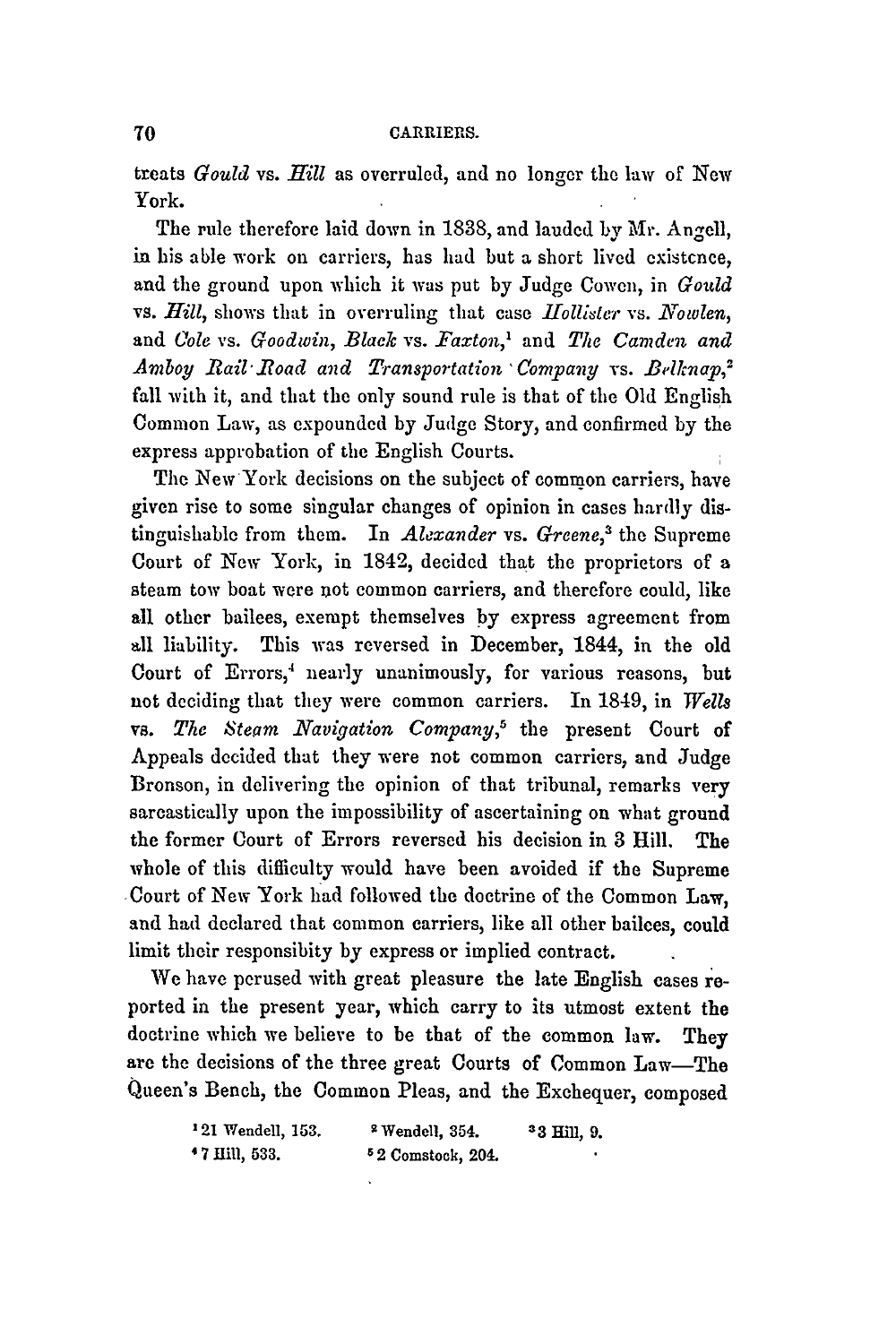of fifteen very able Judges, and some of them equal to any that have ever sat in Westminister Hall, forming a body of authority spread over a few months, which can rarely be met with on any single branch of the law.

In *Chippendale* vs. *The Lancashire and Railway Company,'* on the 26th November, 1851, the Court of King's Bench, following their own decisions in *Shaw* vs. *The York and Midland Railway Company,2* and *Austin* vs. *The Manchester, Sheffield, and* Lincolnshire Railway Company,<sup>3</sup> decided that a ticket given by the Company and signed **by** the Bailor or his Agent, .containing the following-" N. B. This ticket is issued subject to the owner undertaking all risks of conveyance whatever, as the Company will not be responsible for any injury or. damage howsoever caused, occurring to live stock of any description travelling upon the Lancashire and Yorkshire Railway Company, or in their vehicles," formed a special contract between the parties, and exempted the Company from all risk whatever of damage to the animals during the journey.

**A** similar decision was made as we have already stated, **by** the Court of Common Pleas, on the 8th May, 1852,' and in *Carr* vs. *The Lancashire and Yorkshire Railway Company'* decided on the same day, the Court of Exchequer laid down the same rule in its broadest extent. Baron Parke (a very great authority) said **"** such a contract was made in this case, and the only question is as to the *meaning* of the contract; according to the old cases there was this limitation upon the construction of *carrier's notices-that unless a carrier excluded* is *liability in express* terms-according to the ordinary terms of the notice, he would be responsible for gross negligence. The practice of a carrier protecting himself **by'** notice, was put an end to by the carrier's act." Baron Martin said "This is the case of a special contract which the Plaintiff has adopted and assented to. *Without doubt,* at common law a carrier is entitled to make a special contract." *"Insurers are answerable for gross negligence, and if goods may be insured, others may con-*

**121 Law** J.R. (Q. B.) 21. **220 Law** J. **R.** (Q. B.) 440. a **18ibid. 181; 13(Q.** B.) **347.** 421 **Law J.** R. **(C.** P.) **179. 521** Law **J. Rep. Exchequer, 20i1.**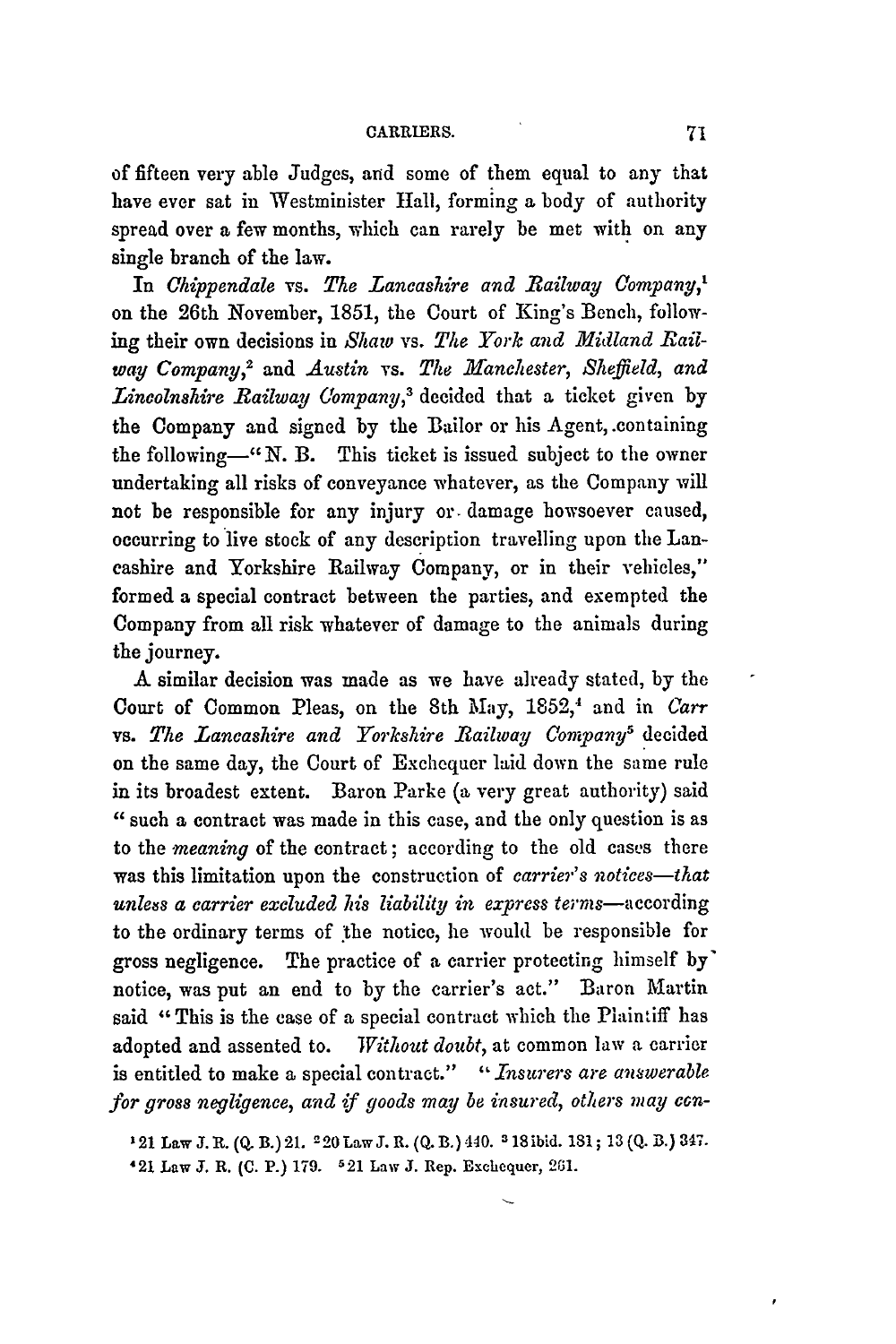## **CARRIERS.**

tract *that they will not be answerable for their own gross negligence."* "I am to look only at the terms of the notice, and if the carrier had been desirous of preparing a contract by which he would get rid of his liability, in respect of gross negligence, he could not have used more apt words than those that are contained in this notice. "With respect to the argument of inconvenience, the answer is, that we have nothing to do except to carry out this contract, the parties concerned and **not** ourselves are to judge of the inconvenience. *If we hold the carriers in this case responsible for gross negligence, we shall. place them in the situation of insurers and underwriters."*

On the 10th May, 1852, in *The Great Northern Railway Com*pany v. Morville,<sup>1</sup> the Queen's Bench, in considering a ticket issued by the appellants similar to the one before quoted, and how far it formed a special contract under the circumstances of that particular case, give their construction of the Carrier's Act of 1830. Justice Coleridge said: "The case shews sufficient to induce us to treat the Railway Company as common carriers of horses.- That brings them within the Act of Parliament. It is conceded for the respondent, that the horse was carried under a contract, *but it is said that was a mere contract to be inferred from the notice in the ticket;* and it is concluded that as the notice spoken of in section 4 of the Carrier's Act was only available if knowledge of it was brought home to the party sending the goods from which knowledge-assent was to be inferred-and from that assent a contract-that the Legislature clearly intended to distinguish *between that sort of contract created by the notice* and the contract mentioned in section 6, but no stress has been laid upon the word "public" in the 4th section. Now, I think that that word receives a meaning from the preamble, for is there said that carriers had difficulty in fixing the party with knowledge of notices published by them. It seems to-me that section 4 refers to such public notices, whereas section 6 relates to contracts made by the parties when they come together. This case, I think, falls clearly within section **6.** *The plaintiff comes with*

**121 Law** Y. **Rep. (Q. B.) 319.**